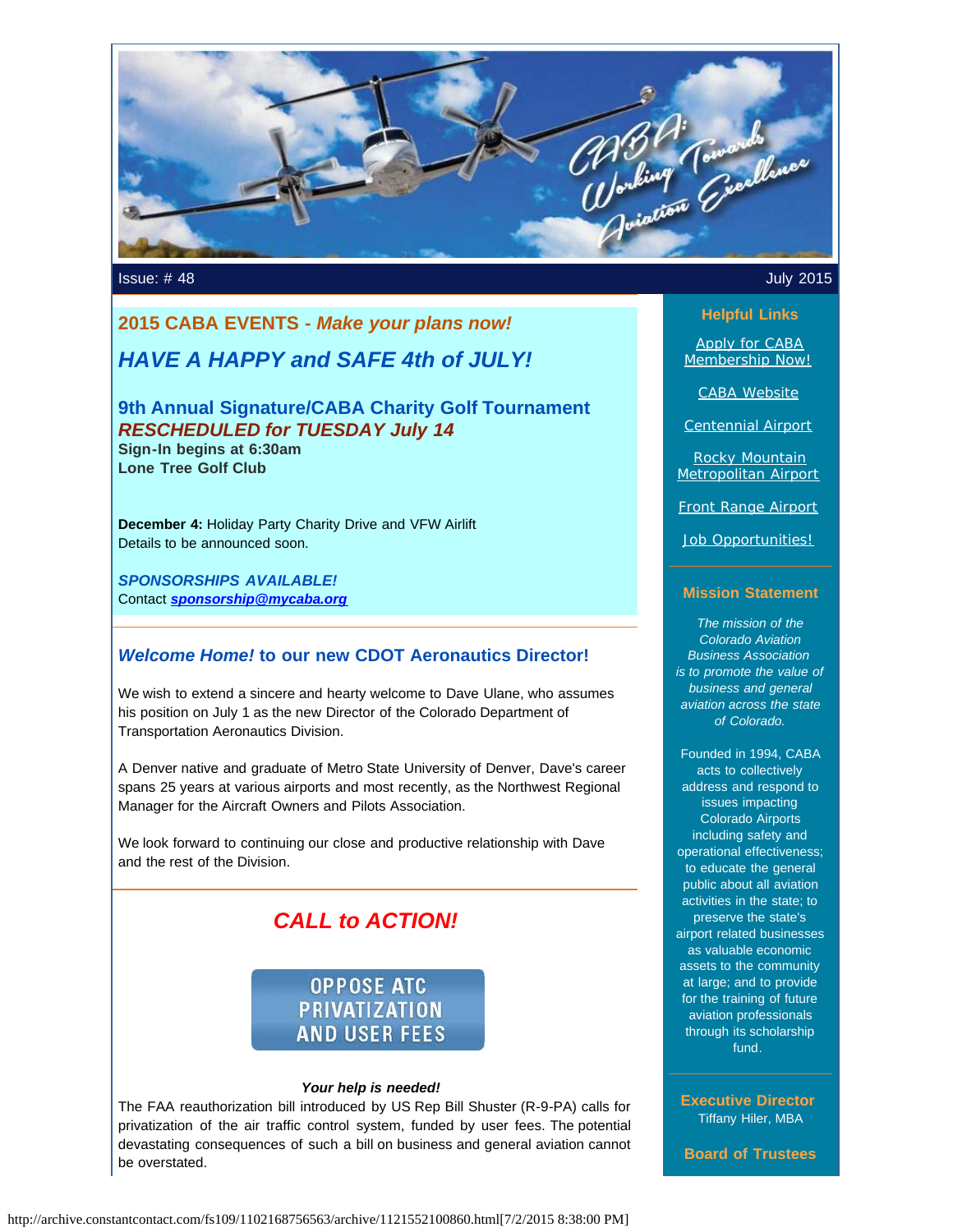# *SHOW YOUR SUPPORT for COLORADO AVIATION - SIGN THE PETITION!*



#### *Your help is still needed!*

The Support Colorado Aviation Project is a collaborative effort whose goal is to raise awareness to the impact of aviation across the State of Colorado and how aviation impacts a multitude of Colorado industries.

*[Visit SupportColoradoAviation.com for more info and to sign the petition](http://www.supportcoloradoaviation.com/?utm_source=Copy+of+Newsletter+July+2015&utm_campaign=July+2015+Newsletter+Resend&utm_medium=email)*[.](http://www.supportcoloradoaviation.com/?utm_source=Copy+of+Newsletter+July+2015&utm_campaign=July+2015+Newsletter+Resend&utm_medium=email)

### *UPCOMING EVENTS*

# *Airport Renaming and Presentation to Emily Warner*

**Saturday July 11, 10:00am**  Granby-Grand County-Emily Warner Field KGNB *Presentation by the Grand County Board of Commissioners*

#### *CABA Board of Trustees Meeting*

**Thursday July 16, 1 - 3pm** *Teleconference*

#### *CABA-RMMA Meeting Series - BBQ on the Patio*

**Thursday July 16,4:30 - 6:00pm** On the patio outside the Mt Evans Room Rocky Mt Metro Airport KBJC, in the Terminal Building

*Sponsored by Jet Brokers and Blue Sky Bistro*

#### *Happy Hour and Introduction to Lawing Financial*

**Thursday July 23, 4 - 7pm** 2 Penguins Tap & Grill 13065 E Briarwood Ave, Centennial, CO 80112 *Hosted by Lawing Financial*

*Check the calendar for all events & details at [mycaba.org/events](http://mycaba.org/events?utm_source=Copy+of+Newsletter+July+2015&utm_campaign=July+2015+Newsletter+Resend&utm_medium=email)*

*To LIST YOUR EVENT send it to [info@mycaba.org](mailto:info@mycaba.org)*

#### *VOLUNTEERS WANTED*

Serving on a committee is a great way to network with fellow aviation professionals in all areas. All of our volunteers are people just like yourself who put a little extra effort into doing the things that make CABA a better organization. Join the CABA action team and you *WILL* have a positive impact on the aviation community in Colorado.

#### Mike Straka (Chairman)

Chris Leach (Vice Chair) MacKenzie Kelly (Secretary) Carolyn LaPerriere (Treasurer)

Scott Dulaney Kenn Kline Malachi O'Neill Ty Little Kandi Spangler Chris Swathwood Fabien Vivier Sara Platt Moser

# **MAKE DONATION**

#### *Follow CABA on Social Media!*



*Follow us to keep current on events, news, and more!*